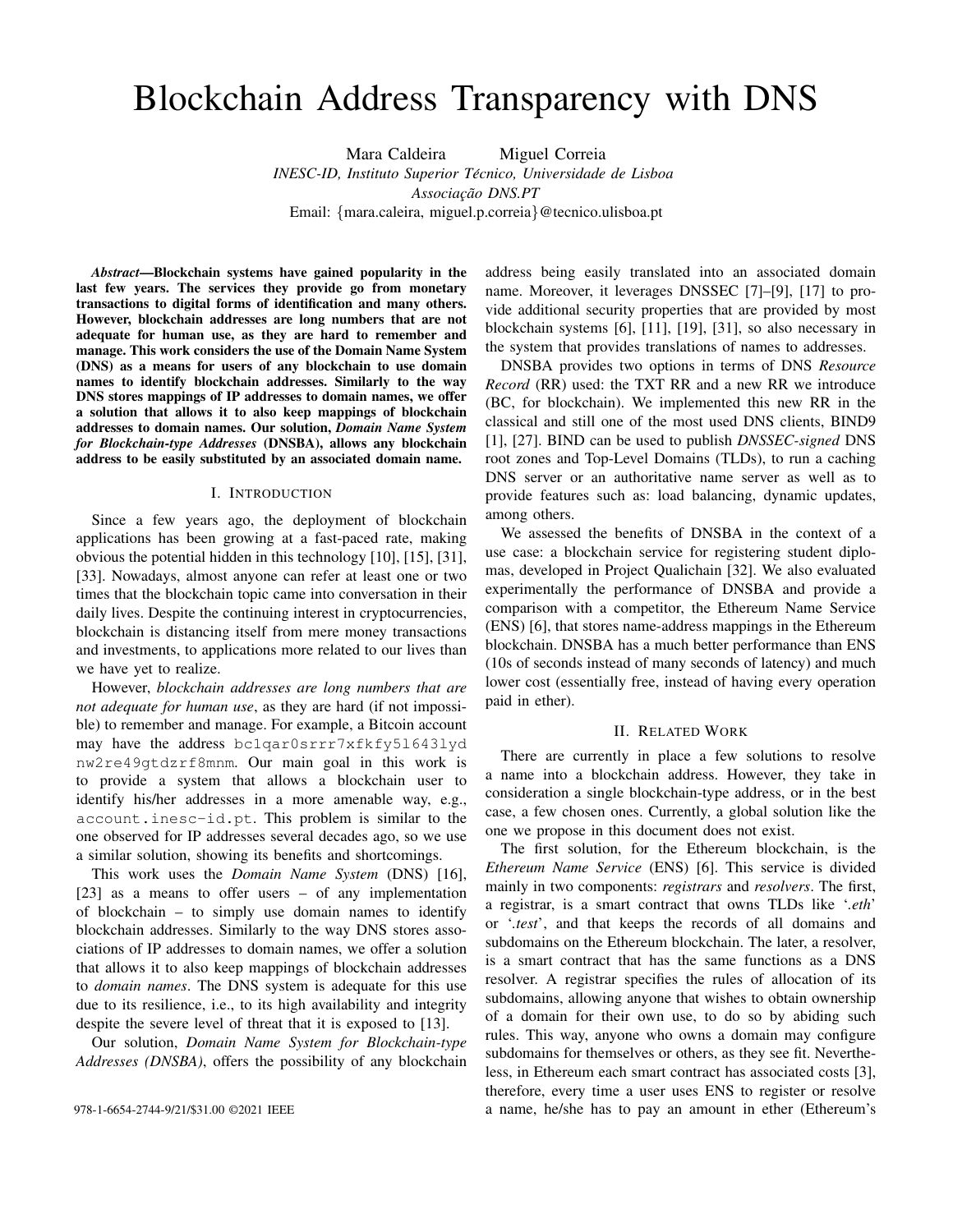currency). A second solution is BitAlias [28]. BitAlias works very similarly to ENS, but it can only be used for Bitcoin addresses. Similarly to ENS, BitAlias also requires a fee for its usage (in bitcoins). The price, however, varies every six months and decided by BitAlias's holders. There are similar solutions such as OneName [12] and OpenName [20].

There is a larger literature on solutions to a problem that is sort of the opposite: using blockchain as a name service. The objective is to guarantee the security (authenticity, integrity) of the associations between names and addresses. *Blockstack* uses Bitcoin to provide a naming system that has no central point of trust and has a strong security [5]. *ConsortiumDNS* took the idea behind Blockstack and led it further in terms of security and performance, by designing a three-layer architecture and additional storage [34]. There are several others [21], [22], [26].

## III. DNS FOR BLOCKCHAIN-TYPE ADDRESSES

This section presents our solution.

#### *A. Requirements*

Our requirements are generically two. First, our solution cannot reduce the guarantees provided by blockchains. Second, it should be compatible with all blockchains. These general goals are translated into the following requirements:

- *Authenticity*: Each mapping is legitimate and not counterfeit;
- *Integrity*: Each mapping is accurate and can not be modified without authorization;
- *Availability*: The system is highly available and it is functional with average uptime;
- *Compatibility*: The system does not interfere with the normal functioning of DNS;
- *Universality*: The system supports all blockchain systems.

Notice these requirements cannot be entirely satisfied, i.e., guaranteed with probability 1. This is not necessary, as blockchains also do not guarantee their properties with probability 1. For example, it is known that the integrity of the Bitcoin chain of blocks may be violated by a large enough mining pool, although in practice this is unlikely and undesirable for the participants (nevertheless, it has happened with smaller blockchains like Bitcoin Gold and Ethereum Classic, not to be confused with Bitcoin and Ethereum).

## *B. DNSBA with the TXT Record*

DNSBA aims to offer a service that enables the mapping of a blockchain address to its domain name through the use of the DNS (with DNSSEC). While envisioning how we could achieve it, we deliberated what would be a better approach, either the creation a new Resource Record made only for our purpose, or the usage of the existing TXT record. Since both approaches had their own advantages and downsides, we took the decision of considering both of them.

The *TXT record* allows a user to store any kind of data inside it, being format-free. Therefore, it would enable us to use it essentially as an *A record* and an *AAAA record*,



Fig. 1: TXT Record query

only instead of maintaining a mapping of domain names to IP addresses, it could keep mappings between domain names of blockchain accounts and the multiple addresses that every account possesses.

The TXT RR has no defined structure and that way, each application uses it as it sees fit, applying its own structure/syntax to it. This can lead to a difficulty in distinguishing one application's record from others. In fact, unless there is a prior agreement between the involved parties, that decided to use this kind of RR as a standardized protocol between them, it can lead to the problem of possible *collisions* with some other unsuited use of a TXT RR. One could try, nevertheless, to restrict the syntax that a certain application has for the TXT RRs and accept the possible hazards of such collisions, but doing so leads to possible unexpected issues of its own. nevertheless, RFC 5507 provides some guidelines on using the TXT RR [18] and, very recently, RFC 8552 proposed "underscored" naming [14].

The main concern we had in mind in our approach, was the matter of the space available for the payload of DNS messages. It could have been the case that the data produced would lead to larger messages than those permitted by the DNS design, making it impossible for our data to fit.

In our use case example (see Fig. 1), the possible format of the string of a TXT record can be separated into 3 main fields: *Type* ('t='), *Format* ('f=') and *Value*. The *Type* defines the name of the type of blockchain address being used based on already known abbreviations, as mentioned above. The *Format* defines the format of the blockchain address, depending on the *Type* used, e.g. Bitcoin is represented as BTC and can have '1´, '3' or 'bc' as format. Lastly, the *Value* defines the address itself.

The TXT record therefore allows for a single record to be composed of multiple strings which are then concatenated together without adding additional spaces, for example:

'txt.ulisboa TXT "t=BTC f=1 " "1BvBSSEYsgWetqTAn5Au4m7GFg7xJaNVN2"'

#### *C. DNSBA with the new BC Record*

The second method that we decided to test as a possible implementation of DNSBA was to create a new RR type, specific for our purpose, allowing us to have no issues regarding possible misinterpretations of the data it contains.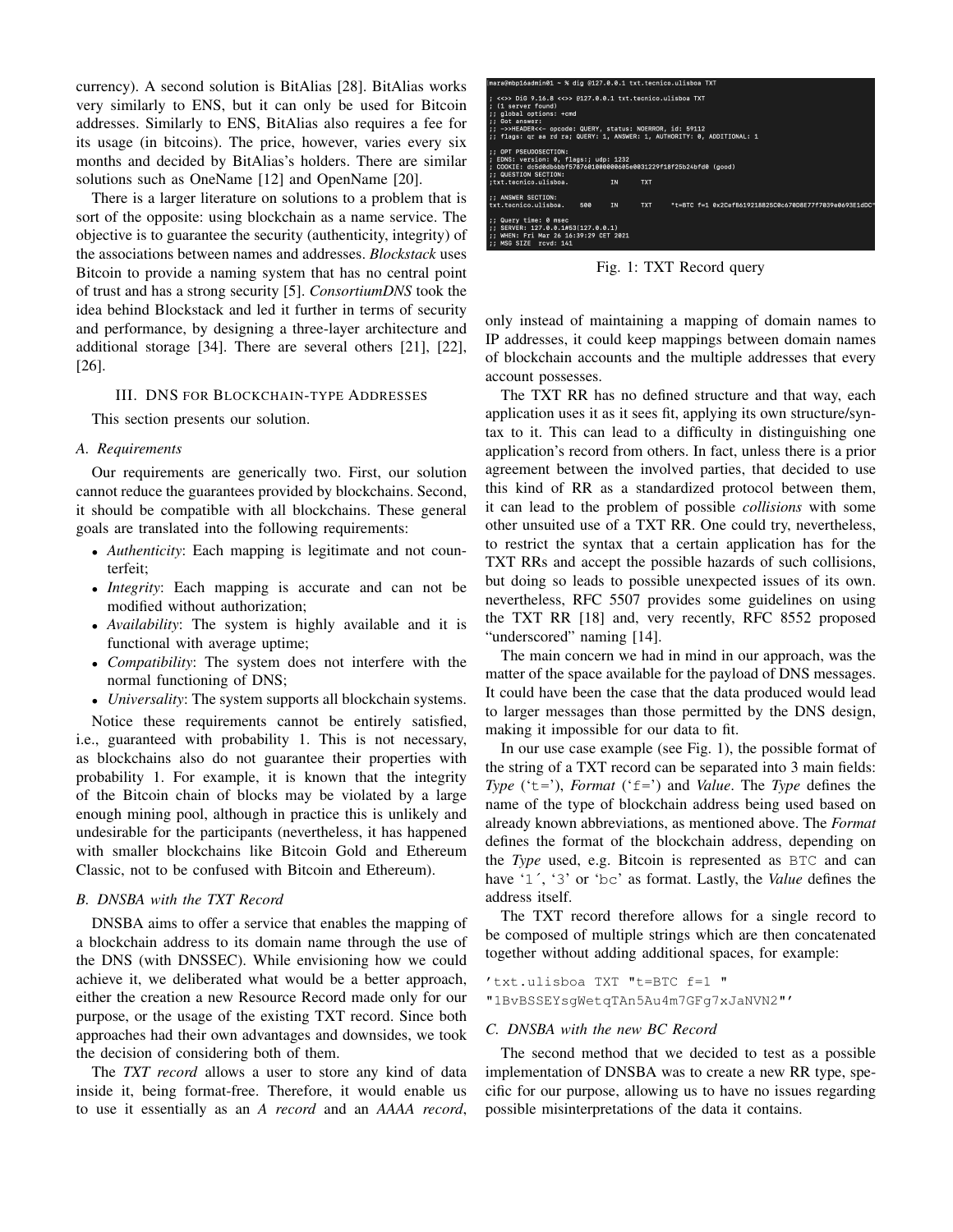

Fig. 2: BC Record query

For our work, we decided that the best starting place was to analyze the TXT record implementation in BIND and replicate it for our own RR. Our thought process for this decision was the fact that the TXT record includes every functionality that we needed for our new RR, having as downside the fact that by using it we could potentially collide our implementation with another one of the same record. Therefore, by mimicking the TXT record structure, we could achieve our goal efficiently and without many (if any) emerging issues.

In terms of usability for a user, this new RR type should present no more effort to be used than the TXT record and therefore, at this point, it should only be considered a matter of preference from the user's perspective and of the system that benefits from our project.

We decided to name our new resource record *BC*, taking the first letter from each of the two words that constitute BlockChain. The BC RR is a DNS record that has as purpose to map domain names to blockchain addresses.

Notice that we did not go through the process of registering this new RR as this is a lengthy process and out of the scope of an academic work like this.

#### *D. Using DNS to Translate Blockchain Names*

In this section, we aim to explain how to use DNSBA to achieve our goal of translating domain names to blockchain addresses. To do so, we will explain how we used our custom RRs and how anyone can obtain the same results.

In order to run our own implementation of DNS, we needed to use a *daemon* called named, which is the executable obtained when BIND9 is compiled. A daemon, is a process that runs in the background and that answers requests for services. In this case, the named daemon is what permits DNS to be operational. After being enabled, named is invoked every time we perform a DNS request and the information found to answer our request is the one established in the DNS's configuration file named.conf.

To demonstrate our work, we added in the named.conf file a new custom made zone entitled *ulisboa* (Listing 1). This zone contains the specification to the file test.ulisboa that holds the RRs that belong to the said zone. It is therefore in the file test.ulisboa that we added our specially made RRs. Similarly to any other RR, we added our RRs by following the regular anatomy of a zone file (Listing 2).

Listing 1: zone definition in named.conf:

```
zone "ulisboa" IN {
    type master;
    file "test.ulisboa";
    allow-update { none; };
};
```

| Listing 2: RR definition for test.ulisboa |  |
|-------------------------------------------|--|
|-------------------------------------------|--|

| STTL                                       |  |  | 03261638 ; Serial<br>28800<br>14400<br>3600000<br>86400) |  | 500 IN SOA ulisboa. root.localhost. (<br>; Refresh<br>; Retry<br>; Expire<br>: Minimum |  |
|--------------------------------------------|--|--|----------------------------------------------------------|--|----------------------------------------------------------------------------------------|--|
| G)                                         |  |  | IN NS localhost.                                         |  |                                                                                        |  |
|                                            |  |  | tecnico IN BC "t=BTC f=1 0                               |  |                                                                                        |  |
| x2CefB619218825C0c670D8E77f7039e0693E1dDC" |  |  |                                                          |  |                                                                                        |  |
|                                            |  |  | txt.tecnico IN TXT "t=BTC f=1 0                          |  |                                                                                        |  |
|                                            |  |  |                                                          |  | x2CefB619218825C0c670D8E77f7039e0693E1dDC"                                             |  |

What sets apart our solution from using regular DNS or its extension — DNSSEC — is the addition in the named.conf file options the commands:

- dnssec-enable yes;
- dnssec-validation yes;
- dnssec-lookaside auto;

After adding these DNSSEC options, we created a key pair specific for our purposes and we added once again in the named.conf file, a control clause (Listing 3) that states that if an access request originates from any other address that is not our own, they must provide the correct access key rndc-key.

| Listing 3: DNSSEC keys definition in named.conf |  |  |  |  |  |  |
|-------------------------------------------------|--|--|--|--|--|--|
|-------------------------------------------------|--|--|--|--|--|--|

```
controls {
    inet 127.0.0.1 port 54 allow {localhost;};
    inet * allow {"rndc-users"; } keys {"rndc-key"; };
};
```
## *E. Properties of the Solution*

This section discusses how our solution satisfies the requirements (cf. Section III-A).

Regarding *Authenticity*, we notice that DNSSEC assures the integrity of the RRs. More precisely, DNSSEC signs RRs and allows resolvers to check their integrity by verifying this signature. In terms of autenticity of the RRs inserted in DNS – TXT or BC –, we assume the owner of the domain assures only valid RRs are inserted.

Concerning *Integrity*, again this is ensured by the digital signatures provided by DNSSEC.

For the *Availability* requirement, our solution can assume to have the same average uptime functionality and availability as DNS itself. The DNS has a high availability, considering that apart from being necessary, it is frequently targeted by DDoS attacks. All in all, our changes do not modify DNS structure in some unfamiliar way since BIND9 allowed us to apply them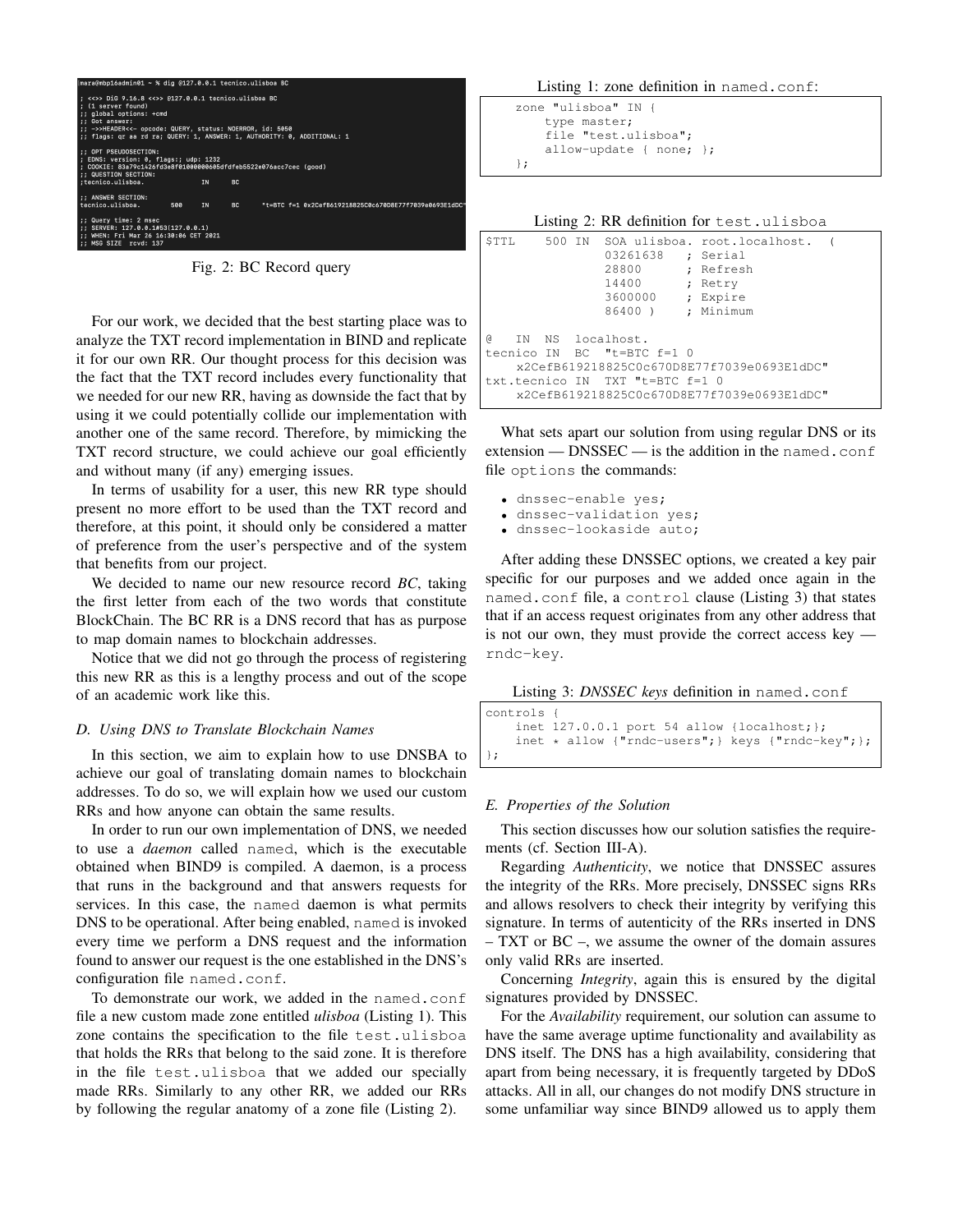in an already preset and conventional form. Consequently, we can conclude that we effectively followed this precondition.

In terms of *Compatibility*, we simply use the TXT RR already provided by the DNS framework or the BC RR that is similar, so our solution does not interfere with the normal functioning of DNS.

Lastly, our solution at first sight satisfies the *Universality* as any address is representable in text and the TXT and BC records use text to represent them. A potential problem would be if the blockchain address the user wanted to support was too large for the data field in the resource record. RFC imposes some limits on the sizes of fields, e.g., 255 bytes for names [30], but not for the data fields of TXT RRs. Therefore, we have to assume that the limit that applies is a few bytes below 512 bytes to the whole RR that is the limit for a DNS message, although some environments may support more [18]. We believe it is unlikely that most address formats are larger than a few dozens of bytes (like Bitcoin's and Ethereum), much less hundreds.

## IV. EVALUATION

An important factor that we wish to note is the usefulness of our solution in applications that use blockchain. Our work therefore must not cause a big overhead in the regular operating time of the application, it has to create an actual improvement in the application between using our service and not. We also wish to assess the worth of our solution in comparison with similar solutions already in practice in the market, but for fewer blockchain-type addresses, such as *ENS*.

Our evaluation focuses on the *latency* of the solution, i.e., on the time it takes to resolve names. We do not consider throughput as the number of resolutions allowed by our system per unit of time is the one allowed by DNS; it makes no sense in measuring this throughput, that is not part of our work and not even static. Our main remaining question is: *Is it worthy it?* Our goal requires that DNSBA runs smoothly without any major increase in the request's processing time. If the increased delay is far superior to our expectations, our solution may either need further improvements or may not be worthy all together.

We therefore divide our evaluation in three scenarios.

- *Scenario 1*: What is the latency of DNSBA when an address is not in the cache, and when it is?
- *Scenario 2*: How much does an application's latency increase when it uses DNSBA versus when it does not?
- *Scenario 3*: How much lower is the latency of DNSBA in comparison to the latency of ENS?

### *A. Use Case: QualiChain Certificate Validation Ecosystem*

We decided to demonstrate the utility of our work by applying its solution to project *QualiChain* [2], [24], [25], [29], [32], more specifically to one of its components, the *QualiChain Consortium Certificate Management Modules* [32]. *QualiChain* is a platform that mainly envisions to help organizations validate the educational qualifications and employment background of potential employees. The project



Fig. 3: QualiChain recruiter app data flow diagram

explores the potential of blockchain technology by using it to register the certificates issued by proper *Certificate Authorities*, and allowing organizations to validate the authenticity and integrity of such certificates.

As previously mentioned, every blockchain implementation has its own use for blockchain addresses. In QualiChain, those addresses refer to smart contracts that are used to represent a *Higher-Education Institution* (HEI) in itself (i.e. HEI smart contracts), storing the data about the certificates issued by said HEI. This way, recruiters can run a *recruiter app* that allows them to validate if a certificate was indeed issued by a certain HEI (see Fig. 3).

In the current QualiChain application, a user interface requires the entity using the platform to insert a blockchain address that represents the certificate that they wish to validate.

Since the intent is for any organization to use this project to acquire certificates, we need to envision what issues a user not very familiar with technology would experience when faced with blockchain type of addresses. Therefore, turning QualiChain into an adequate use case for our work. Not only does our work improve the application usability for unfamiliar users, it also accelerates the process for those with enough insight on the matter.

The integration of our solution in this project allows, for instance, an organization seeking for the validation of a certificate that a certain individual — we shall name him João Silva — has issued by the HEI *Instituto Superior Técnico*, to simply type 'joao.silva.tecnico.ulisboa' in the QualiChain's user interface. Essentially, instead of conducting a search through the entirety of the QualiChain network, the recruiter can solely go straight to the correct smart contract address, permitting him to quickly find the validation of the wanted certificate.

This implementation therefore succeeds in improving some time-consuming factors. It potentiates the recruitment process to go much faster, as the system of validation of qualifications is reduced to some quick search, similarly to a simple *DNS lookup*. Moreover, by using the DNS to perform address resolution, the operations performed to conduct the search for the smart contracts go much smoother, as each entity involved is already designed to execute this search on the network. All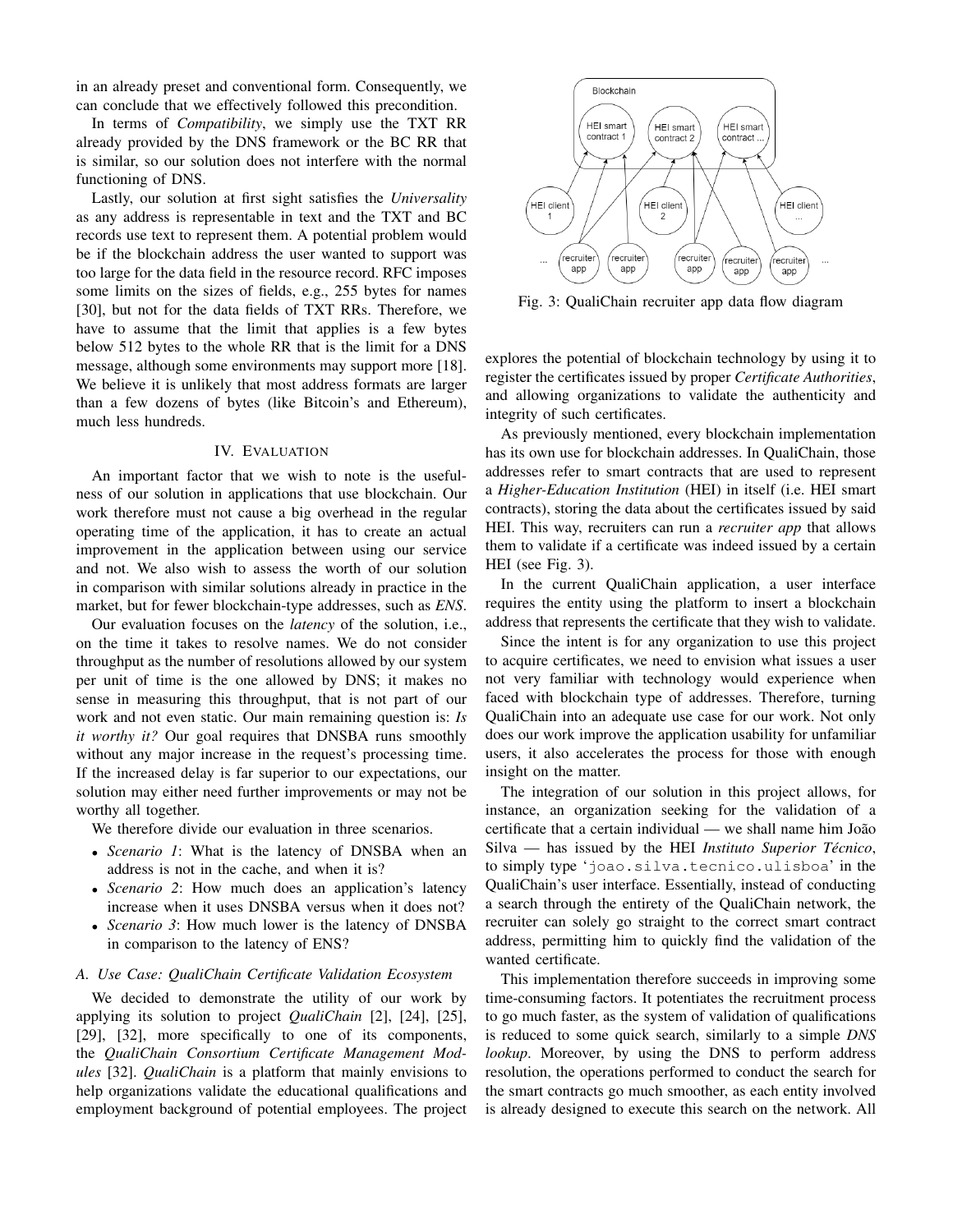of this while also using DNSSEC that aids in preventing cyber attacks against the integrity and authenticity of the system.

The expansion of QualiChain with our project resulted in a very simple but efficient solution. In the initial version, a user of QualiChain needed to insert the blockchain address of the certificate he/she wanted to authenticate in a field entitled as IssuerID. After our merge, whenever a user of QualiChain uses the application, in the field IssuerID he/she can simply type the domain name (e.g. joao.silva.ulisboa) associated with the individual whose certificate needs to be authenticated.

The main difference between the original QualiChain application and our extended version with DNSBA is an interception point that performs a DNS lookup, using the dig command for our costume made DNS (Listing 4).

Listing 4: DNS lookup in QualiChain Recruiting

```
function dnsLookup(hostname){
    return dig(['@176.111.104.55', hostname, '
        TXT']).then((result) => {
            var answer = result["answer"][0]["
                value"];
            var addr = answer.match(/"(.*?)"/)
                [1];
            return addr;
    }).catch((err) => {
        console.log('Error:', err);
        return err;
    });
}
```
#### *B. Evaluation*

To perform our evaluation scenarios in a realistic environment, we installed DNSBA in a remote server, provided by the Associação DNS.PT, the registry for the *.pt* domain. This server was created with the domain name maracaldeira.devdns.pt and with the IP address 176.111.104.55. The main functionality of this server is to provide us faithful DNS resolver results, simulating how our solution would behave in a real-life environment.

*1) Scenario 1:* In our first scenario, as described above, we aim to evaluate the overall latency of our solution. With this evaluation, we wanted to find out how much time our work would take to resolve a mapping between a domain name and a blockchain address. As to acquire the most complete results, we created a script that performed a DNS query 1000 times in a row for a test domain that we created in our remote server.

Since most of the times a DNS query is executed without having the mapping already in its cache, we found interesting to divide the evaluation of our solution in two sub-scenarios, both performed under the same conditions:

- *Scenario 1.1 cache flushed*: In this scenario, we implemented in the script a command for a DNS cache flush. This command is performed before every DNS query, therefore, the cache is always empty when the domain name to blockchain address mapping is required.
- *Scenario 1.2 using cache*: In this scenario, we followed the normal procedure of a DNS query without changing



Fig. 4: DNSBA latency with flushed cache (Scenario 1.1) and with cache (Scenario 1.2)

anything. Therefore, in the first test query, the cache does not contain any value regarding our test domain but in the following 999 test queries, the cache is no longer empty and has saved the response of the previous query;

By observing Fig. 4 we can conclude that if the cache is loaded, the regular query time should be around 48 msec with a standard deviation of 11.6 msec. On the other hand, if the cache is flushed, it should take almost 10 msec more to perform the query and it has a standard deviation far superior of that with cache, assuming a value of 39.3 msec.

When analyzing the results, we can perceive that their difference is not significant. We could argue that this may be due to the server and the client being very close to each other and/or in the same *Local Area Network* (LAN), however, in our tests the server was located in Portugal and the client in Switzerland.

Considering the information acquired, we argue that our solution does not cause any overhead to the regular DNS query performance, as the values observed are negligible. We can also conclude that even if the cache is empty for a request, the increase in the value of the query time is not considerable enough to be a concern. We can therefore determine that our solution passed our settled goals and that the latency increase of DNSBA is not greater than forecasted.

*2) Scenario 2:* In our second scenario, we take the regular QualiChain environment and compare it to our upgraded version — using DNSBA. This scenario has the particular issue of the fact that we need to take in consideration that our solution will obviously increase the time estimated for the QualiChain application to run, since it adds one more step in its procedure.

Similar to before, we decided to divide this scenario into two others. Since our concern is the total time spent by a user in the QualiChain application, to validate a certificate, we determined that the two scenarios would be the following:

• *Scenario 2.1 – QualiChain with DNSBA*: In this first scenario, we registered the time that QualiChain took to answer an user when using DNSBA to map the name domain inputted by the user, to the blockchain address associated with the said name domain. Once again, this scenario has as foundation the fact that the user has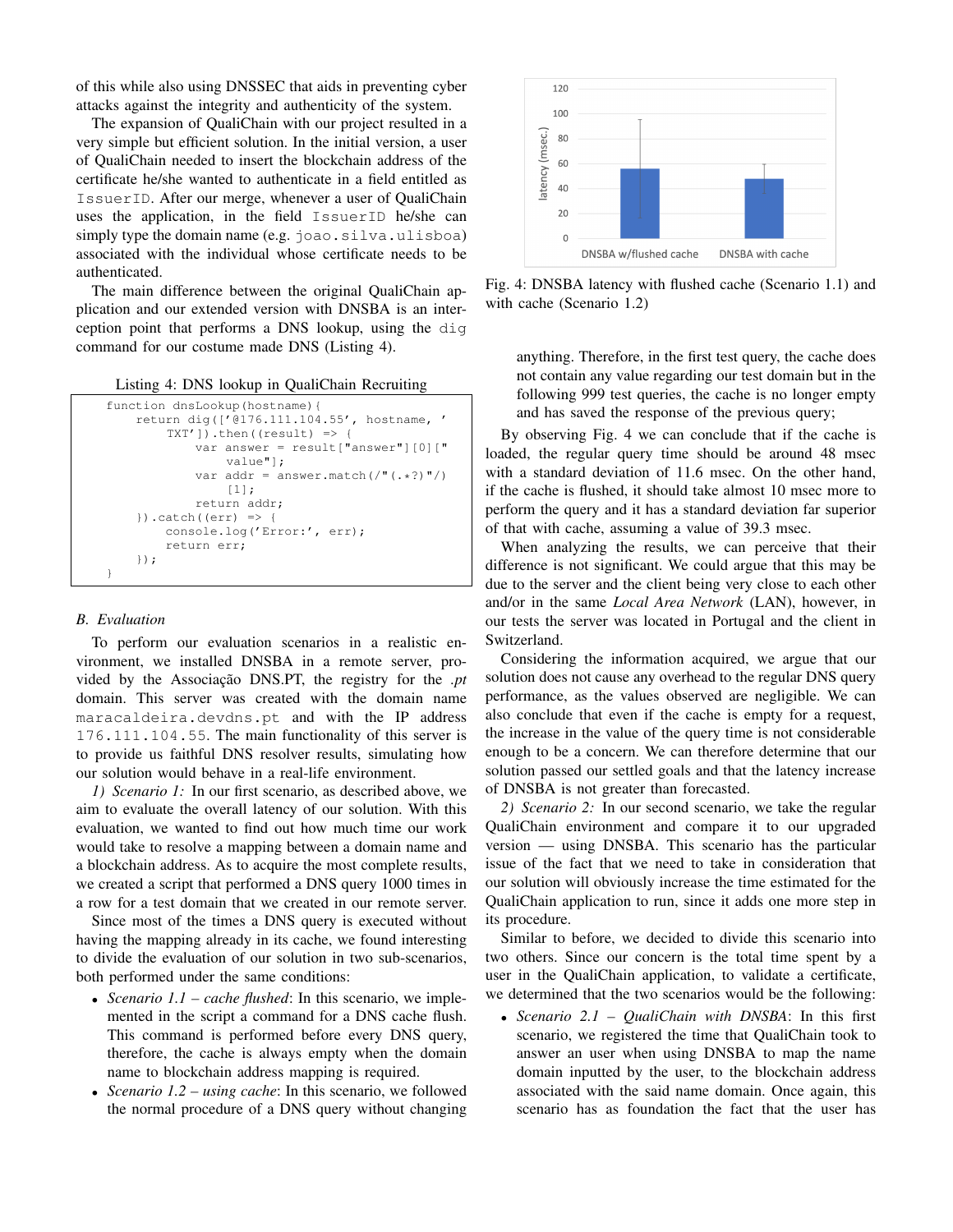

Fig. 5: QualiChain latency comparison with DNSBA (Scenario 2.1) and without DNSBA (Scenario 2.2)

already inserted the input (in this scenario, the domain name) prior to the testing.

• *Scenario 2.2 – regular QualiChain*: In this second scenario, we took the regular QualiChain — which has as input from the user a blockchain address — and registered the time the application took to validate the certificate as of the time the user had finished typing the input.

Similarly to Scenario 1, we decided to evaluate our results by applying a median and standard deviation calculus to them. The results of this scenario were taken by changing the QualiChain application to run 1000 times the whole validation process. These tests were once again applied using the remote server in our possession to perform the DNS query, however the QualiChain application was set locally.

In Fig. 5 we can observe the results of our analysis. By examining the results, we can understand that when using our solution, QualiChain takes in median 74.5 msec to complete the validation process with a standard deviation of 28.1 msec. On the other hand, the regular QualiChain environment will validate the certificate in a median time of 13 msec with a standard deviation of 1.99 msec. As anticipated, the time taken by QualiChain to validate a certificate is superior when using DNSBA versus when performing its regular procedure. Nevertheless, these results where anticipated since we knew we were adding an extra procedure to the process.

We can therefore conclude that the time required to perform the validation of a certificate, even though it is increased while using DNSBA, it is still acceptable. Having in mind that our solution can be performed in 74.5 msec we believe that the application does not suffer a big increment in its process time. Moreover, since it is an operation that will not be performed many times in a row and, a delay under 100 msec is considered very small to be perceived by human sensitivity, our results are excellent. Thus, the results show us that QualiChain largely benefits from using DNSBA, as it can make its users more prone to use it more regularly since they would no longer have the inconvenience of typing the large addresses that blockchain has.

*3) Scenario 3:* In our last scenario we compare DNSBA's latency to ENS's — a similar solution to ours. In this last scenario we aim to determine either the benefit of DNSBA's



Fig. 6: Latency comparison between ENS and DNSBA

overall query time in comparison to other solutions or to formulate some conclusions regarding the potential of our solution, even if its query time is far superior to ENS's.

In this final scenario, we analyze how much time does it take for DNSBA to resolve a mapping of a domain name to a blockchain address, versus the same process in ENS. We remind that we had already performed tests in Scenario 1 regarding our solution's latency, thus, in this scenario we simply compare the same results to those performed by ENS. Once again, we saw it as beneficial for our study to perform an evaluation based on two scenarios:

- *Scenario 3.1 ENS*: In this scenario, we respect ENS's regular procedure and allow it to retain its cache data — after performing the first query — similarly to Scenario 3.1, for the remaining 999 tests queries.
- *Scenario 3.2 DNSBA*: In this scenario, we apply once again the same scenario of that described in Scenario 1.2. We perform a regular DNS query and save in cache its results, leading the following 999 query tests to be deployed on DNS while retaining the previous query in cache.

In [4], we can observe every block created in Ethereum. By selecting each block individually, we can analyze the timestamp of their creation. When comparing the time difference between each creation, we can collect the 1000 values that allowed us to perform our evaluation of ENS.

By analyzing every timestamp gathered, we deduced that the time it took between each block creation was very close to the time that a new transaction would need to be performed. Thus, by compiling the results, as seen in Fig. 6, we obtained a median performance of 9 seconds with a standard deviation of 12.87 seconds.

By comparing the results found in Scenario 1.1 (Fig. 4) and the ones gathered in Scenario 3.2 (Fig. 4) we can see an astonishing difference in performances (Fig. 6). The Scenario 1.1 showed us that DNSBA accomplished a median time of 48 milliseconds for completing a query, while on the other hand, the Scenario 3.2 exhibits a median transaction time of 9 seconds. We can therefore evidently observe the value of our solution to any blockchain application that requires a quick and efficient solution.